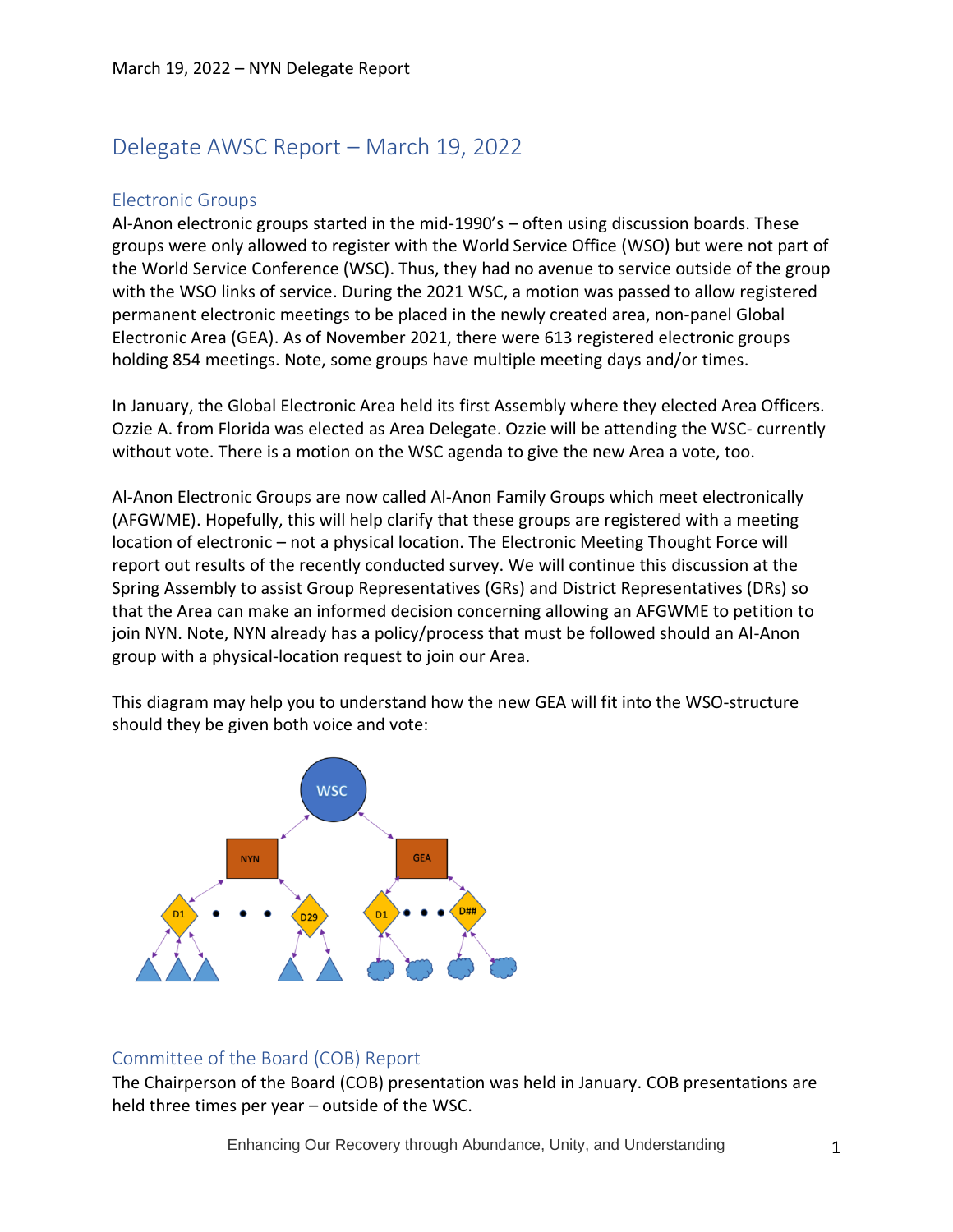# Finance Committee

The Finance Committee reported that for the year 2021, the net loss was \$76,066, which was considerably less than the projected loss of \$233,753. This was due to a decrease in projected expenses and the tremendous increase in contributions. In years 2020 and 2021, contributions were greater than literature sales. The last time this occurred was in 1954. More information concerning Al-Anon's financial history is contained in the book, Many Voices, One Journey (B-31).

Largest categories of expenses consist of WSO staff salaries and benefits, printing costs, technology support, and postage. Expenses will increase this year due to the WSC being held in Tarrytown, New York that includes a trip to Stepping Stones, increase in literature printing costs as Literature Depots continue to reopen and paper shortages lessen, the printing of the 2022- 2025 Al-Anon/Alateen Service Manual, and a new daily reader. WSO is actively searching to fill the several vacant positions. Additionally, WSO will be attending the International Al-Anon General Services Meeting (IAGSM) in London, England.

| $1$ car to bate (11 b) beceniber 2021 |                    |                   |
|---------------------------------------|--------------------|-------------------|
|                                       | <b>YTD Actuals</b> | <b>YTD Budget</b> |
| Revenue                               |                    |                   |
| Literature Sales-net                  | \$1,906,750        | \$1,993,007       |
| Contributions                         | \$2,623,242        | \$2,543,540       |
| Other income                          | \$643,616          | \$563,600         |
| <b>Total Revenue</b>                  | \$5,173,608        | \$5,100,147       |
|                                       |                    |                   |
| <b>Total Expenses</b>                 | \$5,249,674        | \$5,333,900       |
|                                       |                    |                   |
| Net Increase/(Decrease)               | (\$76,066)         | \$(233,753)       |

Year to Date (YTD) December 2021

# Policy Committee

The Social Media Task Force is working on any necessary revisions to the policy for creating and sharing blogs, profiles, and social media pages. As an aside, WSO is working on a process to share multimedia, images, and other public outreach materials with Areas so that it can be easily posted on Area and local Al-Anon websites or publications.

The Announcing Events Policy Task Force is discussing if additional revisions are required to either the Announcing Events or the Workshop portions of the policy digest. The Local Services Policy Task Force is looking to clarify the Autonomy of Groups portion of the policy digest. The policy digest is contained in the Service Manual, pages 79-133.

# Chosen Agenda Item (CAI)

Area Delegate have until March 25<sup>th</sup> to submit one or two CAI topics. This where I need your help. If any District, Group, or Al-Anon member have a concern that they wish to have placed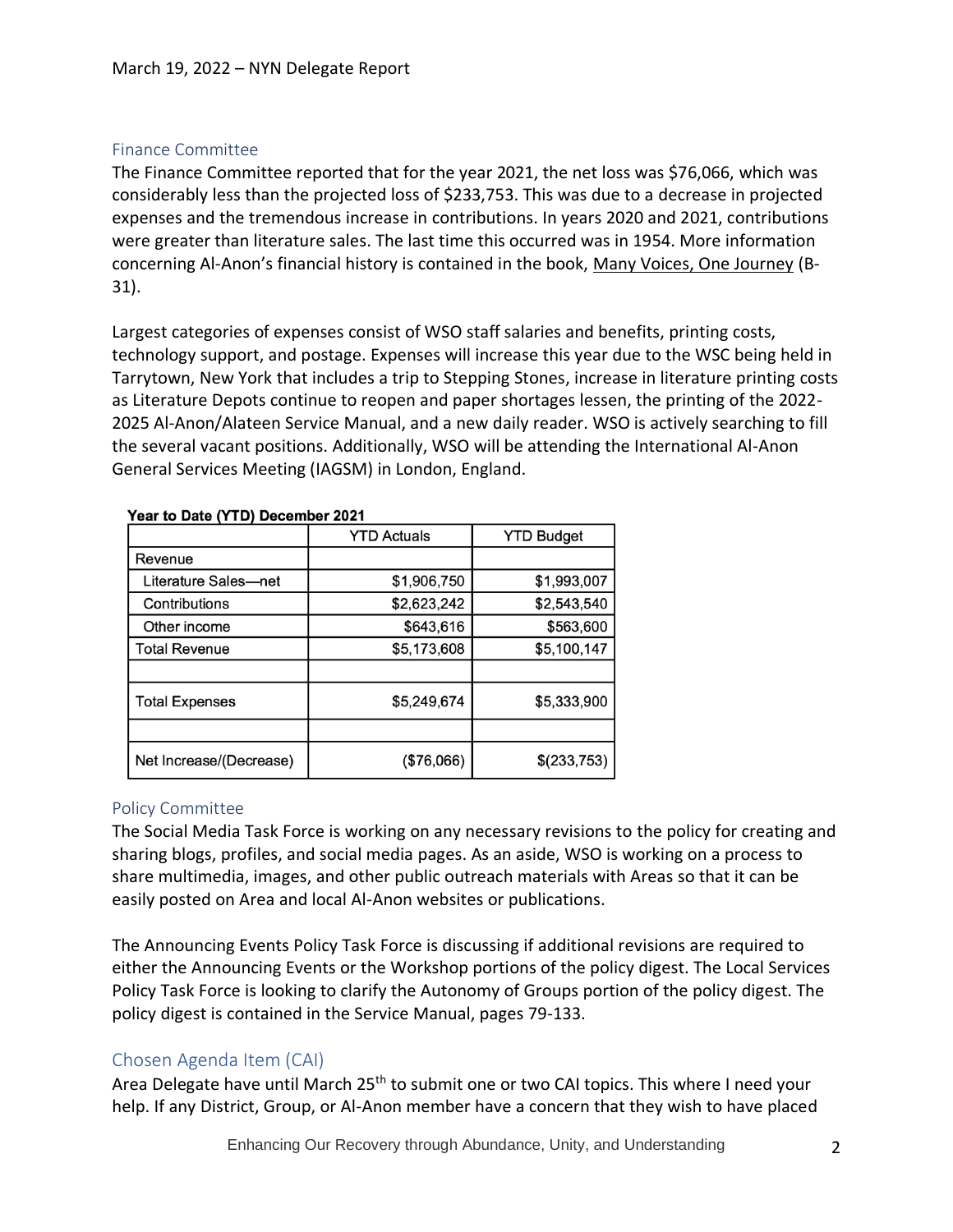on the WSC agenda you email me your CAI topic in 25 or few words along with a rationale for why this CAI is important in 75 words or fewer. Past chosen CAIs are on the WSO website Member's page under World Service Conference (WSC) on the [Chosen Agenda Items page.](https://al-anon.org/for-members/world-service-conference-wsc/chosen-agenda-items/)

Below is an example:

**Topic:** What steps can we take today to let the young members of Al-Anon know that we take diversity and growth seriously and are working towards change and acceptance? **Why this topic is important:** Al-Anon has been discussing diversity frequently. Increasingly, new members who want to feel safe and respected are asking when change will happen. Members are questioning why newly printed literature (books, pamphlets, manuals) are using antiquated language. Young members often struggle to "find" alcoholics in their family tree and choose to embrace family nights at other programs. What can groups do to make everyone feel welcome while WSO moves forward addressing change?

# Northeast Regional Trustee (NERT)

The current Northeast Regional Trustee's term ends on March 31, 2022. Typically, a new Regional Trustee is appointed prior to the term's end date. However, this time the Nominating Committee did not present any candidates to the Board for considerations. Therefore, a special one-year term is currently in the process of being filled. This means that Areas have until August 15, 2022, to submit a candidate for the term's remainder (two years).

Any interested members need to contact me prior to the Spring Assembly. The Area reviews candidate's resumes then vote on who to submit to the Nominating Committee for consideration.

Duties and qualifications are posted on the WSO website – under Members  $\rightarrow$  Board of Trustees  $\rightarrow$  World Service Office (WSO) Volunteers  $\rightarrow$  [Board of Trustees page.](https://al-anon.org/for-members/board-of-trustees/wso-volunteers/board-of-trustees/)

### Delegate Chats

Beginning April 2022, I will be hosting a monthly Chat with your Delegate Zoom meeting on the first Sunday from 1-1:30 PM and Thursday from 7-7:30 PM of the month. This is an opportunity for any Area Al-Anon or Alateen member to ask me questions or bring forth any Al-Anon related concerns. April's dates are Sunday, April  $3<sup>rd</sup>$  from 1-1:30 PM and Thursday, April 7<sup>th</sup> from 7-7:30 PM.

Meeting information: [Zoom link](https://us06web.zoom.us/j/87555010946?pwd=S0tiUEdLTVlhY3U5ZjdpQTByOWZIQT09) | Meeting ID: 875 5501 0946 Passcode: 341891 | To Call: 1- 646-558-8656

You will be placed in a waiting room. For security reasons, you will be asked to identify the name of your group and/or your District number.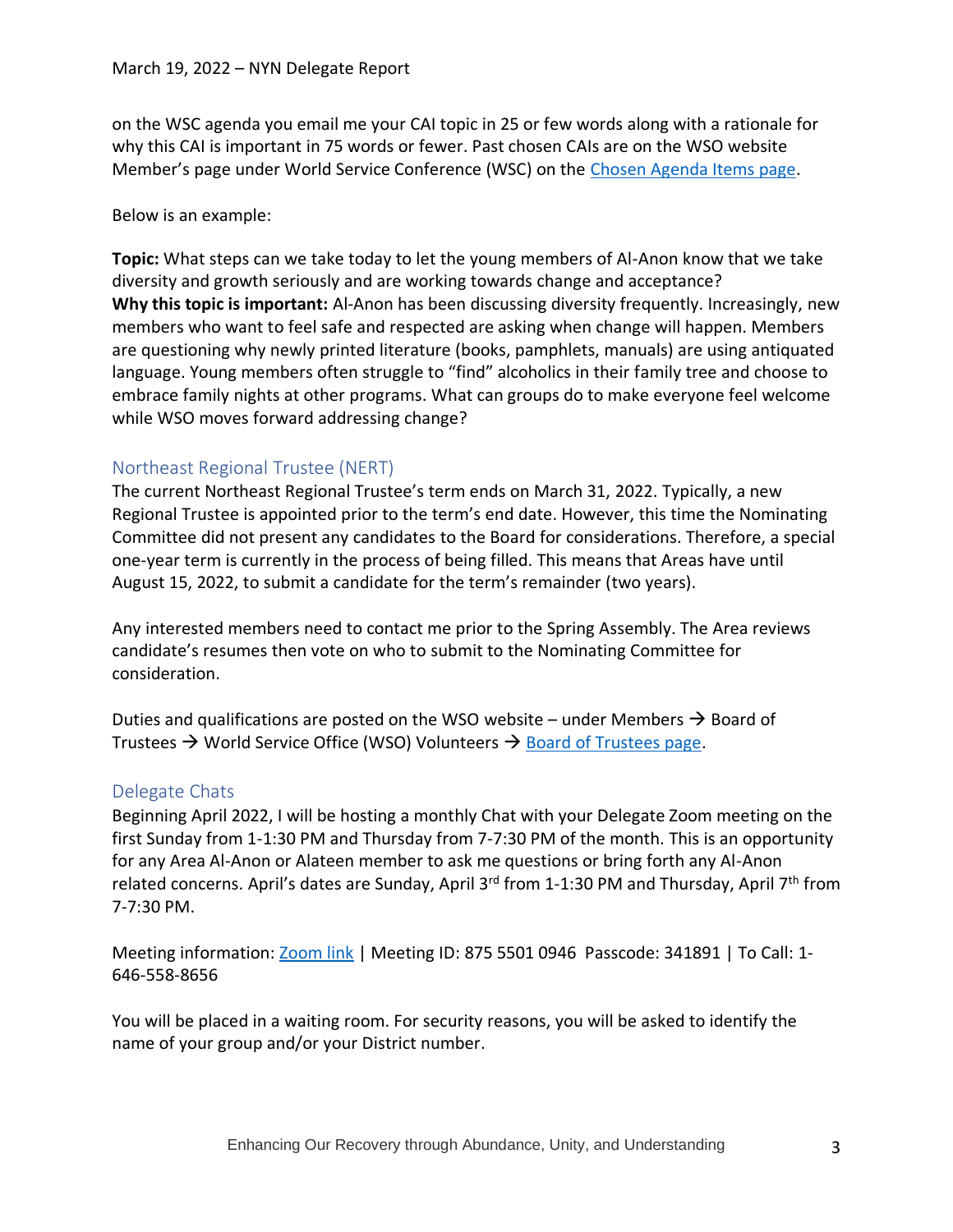# Meet your Board Road Trip

This year's Board Road Trip is scheduled for October 29, 2022, in Cleveland, Ohio. This is an opportunity to meet the Board of Trustee and WSO staff. Who's up for a fall road trip?

# 2023 Al-Anon International Convention

Al-Anon's 7<sup>th</sup> International Convention with AA participation is from June 29<sup>th</sup> to July 2<sup>nd</sup> in Albuquerque, New Mexico. It's not too early to start making plans. Housing registration typically opens the prior year in August. Watch the WSO website for more information and details.

I attended the 1<sup>st</sup> Al-Anon International Convention in Salt Lake City, Utah in 1998. That year's theme was "Our Window of Hope". I met people from around the world. I had a lengthy conversation with an Al-Anon member whose religion prohibits alcohol consumption and the challenges she faced as church member. I met up with several of my electronic meeting members. Together we took a side trip to see the Great Salt Lake. There are many Area members who have attended previous International Conventions who are willing to share their experiences with you – just ask!

# Personal Growth

Since starting this position I have learned so much about Al-Anon's Links of Service. I've attended monthly Panel 61 Delegate meetings and the NERD (Northeast Regional Delegate) conference where I have felt woefully under-qualified to serve in the position. That said, I have received so much love and support from both current and past Delegates that just maybe I'll be able to do a half-way decent job at my first WSC.

I'm finally starting to get caught up with all of the Delegate related emails. To write this report, I spend many hours on AFG Connects – there really is a lot of useful information there. Now I'm wondering why it took me so long to connect with AFG Connects! I also needed to spend lots of time reading our Service Manual. The answer to any of my service questions really are in it!

My procrastination is still a part of me. My Northern HiLights articles are submitted late and I'm writing this report two days prior to the meeting. Adding to my "Listen more; talk less" is "Progress not perfection".

Respectfully Submitted, Kathi Di Panel 61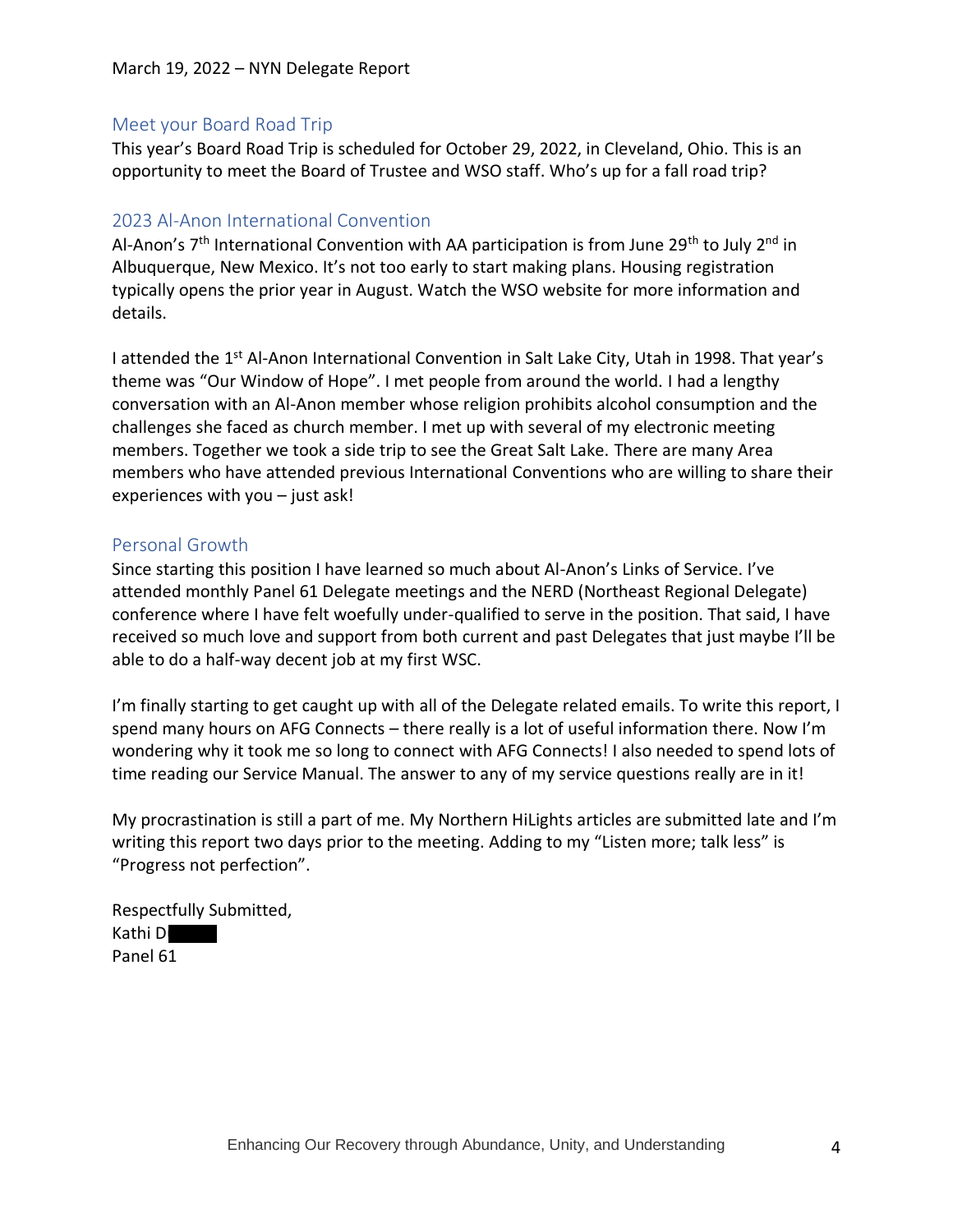

phone: 757.563.1600 fax: 757.563.1656

al-anon.org wso@al-anon.org

#### January 2022 Chairperson of the Board Letter

Dear Al‑Anon and Alateen members:

The purpose of this Chairperson of the Board (COB) letter is to share with you some highlights from the January 2022 Board Week. You will also find updates from our Policy Chairperson, a Finance update from our Treasurer, and a Conference Leadership Team (CLT) update.

The Board of Trustees (BOT) would like to extend a big thank you for your continued financial support! Contri‑ butions for 2021 exceeded budgeted expectations by just over \$79,000. Literature sales for 2021 fell below budgeted expectations. Although expenses fell below budget for the year, we ended 2021 with a budget deficit. (See the Financial Update for details.)

It is my pleasure to welcome the new Panel 62 Delegates as members of the World Service Conference (WSC). The Board and Executive Committee (EC) members, World Service Office (WSO) Staff, and Panel 60 and 61 Dele‑ gates wish you all the best in your new role as Delegate. I remain hopeful that we will be meeting in person at the WSC in New York in April and look forward to seeing all of you there! (See the CLT update for more information.)

#### Road Trip! You and Your Board Connect:

Last year the Road Trip! You and Your Board Connect event was not held due to the COVID pandemic. I am pleased to announce that the 2022 Road Trip! You and Your Board Connect event is being planned to be held on October 29, 2022, in Cleveland, OH! Mark your calendars and come join the Board of Trustees and the Executive Committee members for a day of fun and connecting with each other. More information regarding the 2022 Road Trip! will be presented at the 2022 WSC in April, along with information about how your Area can apply to host the 2023 Road Trip! We look forward to meeting you in Cleveland! Another exciting announcement regarding Road Trip!: the Board voted to end the trial period and make Road Trip! a permanent event. Board and Executive Com‑ mittee members look forward to continuing to participate in the Road Trip! events.

#### Strategic Plan Update:

The Strategic Plan refresh work that was started at the July 2021 Board meeting has finally come to completion. The updated Strategic Plan consists of a mission and vision statement and new domains and goal statements. I am excited to present to you the Al-Anon Family Group Headquarters, Inc. Strategic Plan!

Mission: Al-Anon Family Group Headquarters, Inc. is a spiritually-based organization that helps the families and friends of alcoholics connect and support each other through barrier-free meetings, information, and shared experiences.

Vision: Families and friends of alcoholics find hope and encouragement to live joyful, serene lives.

### Domains and Goal Statements:

Members: AFG, Inc. connects and supports the friends and families of alcoholics.

Recovery & Service Tools: AFG, Inc. develops and publishes materials to share the collective experience of the families and friends of alcoholics.

Awareness: AFG, Inc. builds public and professional awareness of the AI-Anon program.

Financial Sustainability: AFG, Inc. encourages membership and organizational self-support by aligning resource allocation with its core purpose and strategic priorities.

Global Engagement: AFG, Inc. invests in each new generation of trusted servants to preserve our legacy and improve our structure and operations to meet the needs of the global landscape.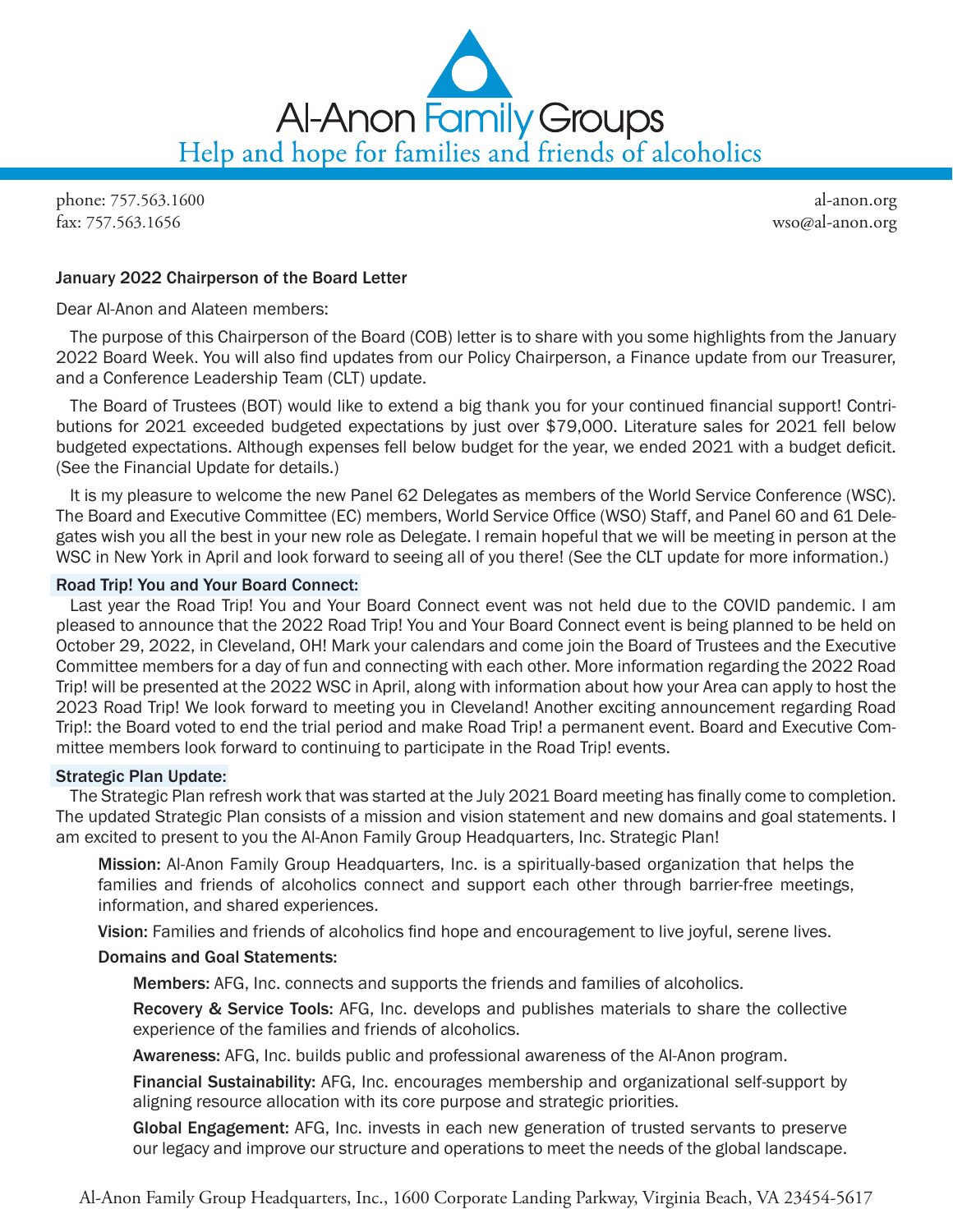The Strategic Plan also includes new Strategic Objectives (what we are going to do to accomplish the goal) and new Strategies (how we are going to accomplish the objective). The ongoing 2021 Strategies and the proposed 2022 Strategies have been placed into the new Strategic Plan domains. Additionally, the Strategic Plan development process will be improved to include more generative discussion among the Board, Executive Committee, and Strategic Leadership Team (SLT). I want to thank the members of the SLT for your facilitation of the refresh discussions and work aligning Strategies with the new Strategic Plan domains. Job well done!

#### International Coordination Committee (ICC):

Three WSO Staff members of the ICC attended the Central American Zonal meeting (RECACSA), which was held virtually in December. Their attendance allowed connections to be made and conversations to be started. WSO Staff will continue to reach out to the Structures involved and serve as a resource. Planning for the International Al-Anon General Services Meeting (IAGSM) being held in London, England, October 12-15, 2022 is in full swing. The agenda items have been set and the Invitation Letter has been sent to all IAGSM Delegates. Currently an in-person event is being planned, but options are being explored for any possible COVID-related changes.

#### Envisioned Future Work Group (EFWG):

The EFWG is a work group of the Board charged with fostering generative, visionary, oriented discussions. They bring discussion topics and questions to the Board that will help us generate new thoughts, ideas, challenges, and opportunities. The EFWG presented an article discussing the organization and formation of committee structures for nonprofit organizations. They also presented several thought-provoking questions that guided our discussion and helped expand Board members' thinking around the possibilities of how we do our work. We will continue these discussions at future Board meetings.

#### Nominating:

Each year in January, the BOT meets with the Regional Trustee and Trustee at Large candidates. The interviews were conducted virtually over two days. Each candidate shared a ten-minute talk, presented a brief technology presentation, and participated in an interview with all the current Board members. The Board is responsible for ensuring that "this [Nominating] Committee aids the Trustees in discharging their prime obligation to see that all vacancies within the Board of Trustees or its Executive Committees are filled with those of the greatest possible competence, stability and industry," as stated on page 205 of the *2018-2021 Al-Anon/Alateen Service Manual* version two (2) (P-24/27). Throughout the selection process, we as a Board keep our hearts and minds open to the collective understanding and guidance of our Higher Power.

The list of nominees to be presented to the World Service Conference (WSC) for traditional approval are:

### Regional Trustee:

Jean L., US North Central, second three-year term

Sally K., Canada West, first year of a remaining two-year term

#### Trustee at Large:

Ann Marie Z., first three-year term

Pennie K., first three-year term

### Board Officers:

Lynette K., Chairperson of the Board

Jean L., Vice Chairperson

### Cindy M., Treasurer

Following traditional approval, the Board may elect the nominees at the Annual Meeting following the WSC.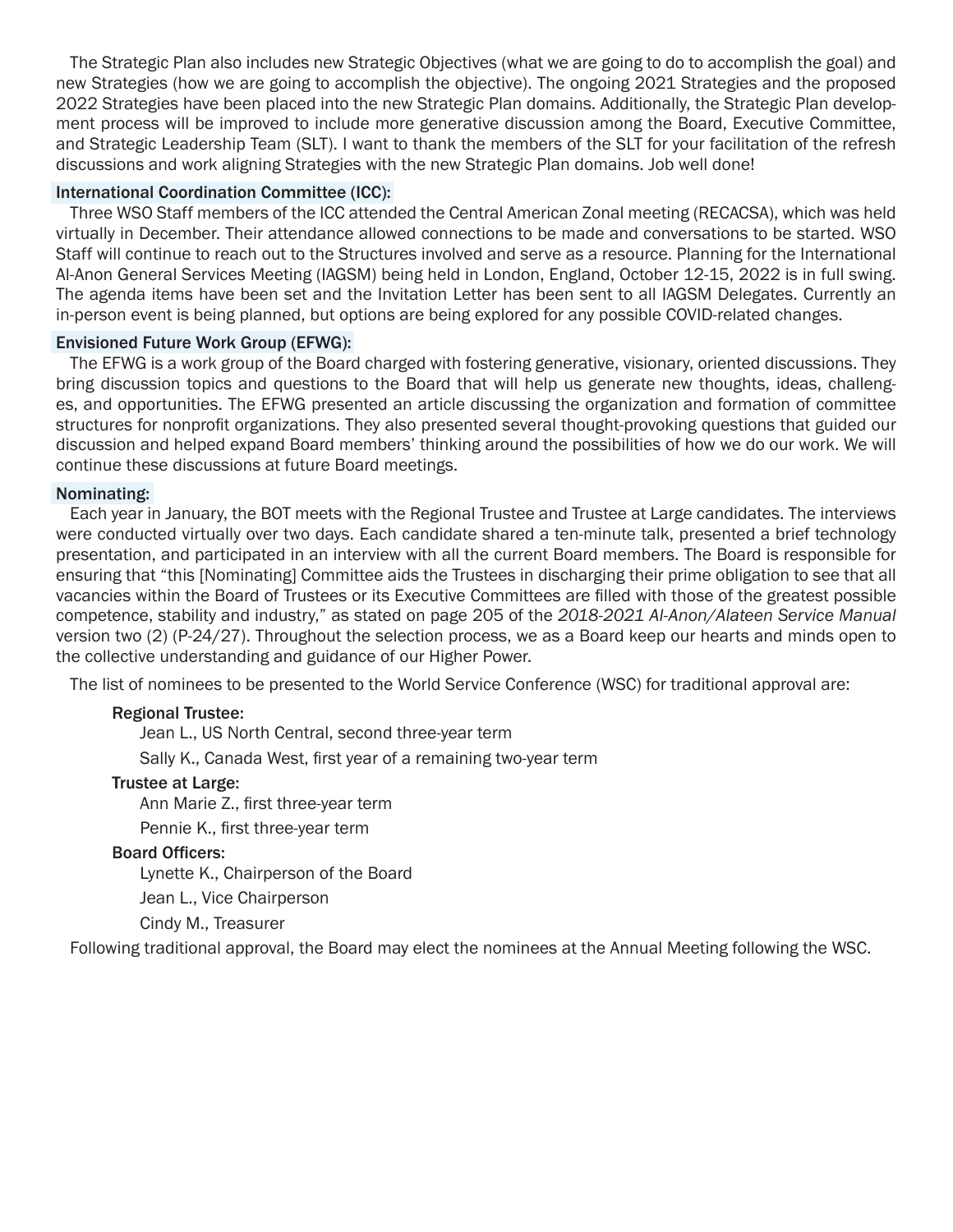The following resumes will be presented to all World Service Conference members for their information:

#### Executive Committee:

David B., second one-year term Jeffrey F., first one-year term

Carol M., first one-year term

Chairperson of the Executive Committee:

David B., one-year term

# Executive Committee for Real Property Management (ECRPM):

Sue C., three-year term

# Chairperson of the Executive Committee for Real Property Management (ECRPM):

Liz D., one-year term

We are grateful to all those willing to stand for service to fulfill our primary purpose.

I have been thinking about the 2022 WSC theme, "Enhancing Our Recovery Through Abundance, Unity, and Understanding." The theme seems to be challenging me to become a better person (enhance my recovery) by expanding my thinking around three principles (abundance, unity, understanding) that I probably don't consider enough. I am looking forward to the opportunities my Higher Power will give me throughout the year to enhance my recovery by practicing these principles. I am grateful to be on this journey of Al-Anon recovery.

With gratitude,

Typette K.

Lynette K. Chairperson, Board of Trustees Al-Anon Family Group Headquarters, Inc.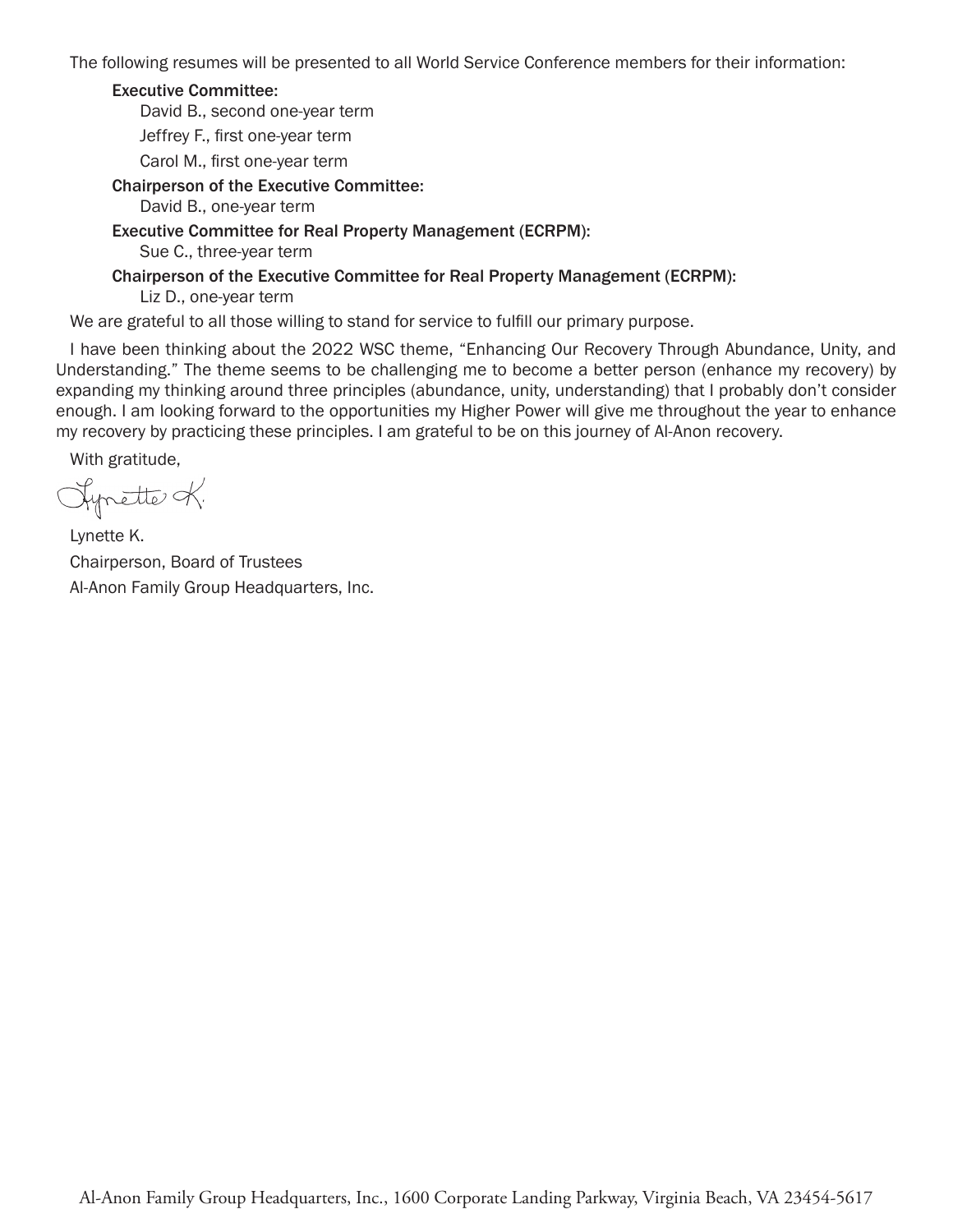### **Finance Update**

Cindy M., Treasurer

The following update is based on the unaudited financial statements for the period that ended 12/31/2021.

#### **Revenues (Income)**

Revenue consists mainly of literature sales and contributions. Other revenue includes magazine sales and investment gains or losses. Literature sales for December were \$213,541. Contributions for December were \$368,734. See the table below for YTD Actuals vs. YTD Revised Budget.

#### **Expenses**

The largest categories of expenses consist of WSO staff salaries and benefits, printing, technology support, and postage. Expenses for December were \$558,217. See the table below for YTD Actuals vs. YTD Revised Budget. We continue to monitor all expenses and reduce them wherever possible.

#### **Net Increase/(Decrease)**

Change in net assets resulted in a net decrease of (\$76,066) which is below budgeted expectations of a (\$233,753) loss.

|                         | <b>YTD Actuals</b> | <b>YTD Budget</b> |
|-------------------------|--------------------|-------------------|
| Revenue                 |                    |                   |
| Literature Sales-net    | \$1,906,750        | \$1,993,007       |
| Contributions           | \$2,623,242        | \$2,543,540       |
| Other income            | \$643,616          | \$563,600         |
| <b>Total Revenue</b>    | \$5,173,608        | \$5,100,147       |
|                         |                    |                   |
| <b>Total Expenses</b>   | \$5,249,674        | \$5,333,900       |
|                         |                    |                   |
| Net Increase/(Decrease) | (\$76,066)         | \$(233,753)       |

#### **Year to Date (YTD) December 2021**

#### **Investments**

Our ample reserve is contained mostly in the Reserve Fund under the careful watch of our investment managers. Market conditions in December were favorable as the market experienced some gains. Year to date, we have an unrealized gain of \$1,826,682 in the Reserve Fund. Our investment accounts continue to be sensitive to market conditions. **Reflections and Insight**

We want to say, "Well done!" While we ended with a loss for the year, we were expecting a larger loss, so, "Bravo!" Thanks to the fellowship for continuous contributions and literature purchases, even with the current industry challenges of paper shortages, staffing issues, and shipping delays! Contributions for December 2021 were the highest since December 2020!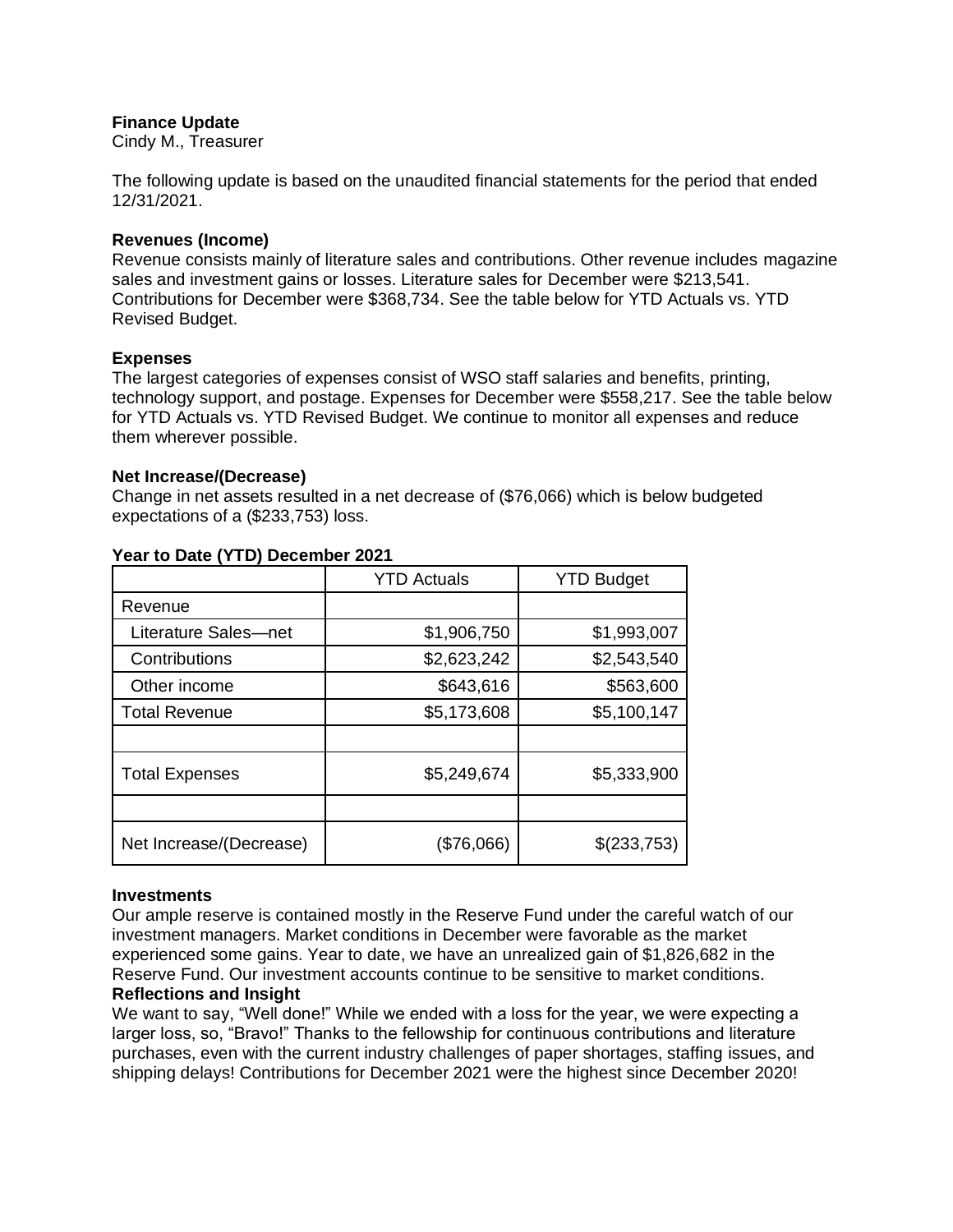We want to share with you some of our history out of *Many Voices, One Journey* (B-31). "The Clearing House [now the WSO] gave its first annual report to the Advisory Committee [now the WSC] at the beginning of 1953. Total income for 1952 was about \$2,800 – about \$2,400 from contributions and about \$400 in literature sales…Expenses totaled about \$1,500. The Clearing House held about \$1,200 in reserve in a bank account" (page56). It goes on to say, "Total income for 1954 was about \$5,200 – about \$3,500 from contributions and about \$1,700 in literature sales. This was the last year in which members' cash contributions exceeded the amount of income generated by Al-Anon literature sales" (page 67). At least until 2020 and 2021! Please continue to carry the message of gratitude and consistency back to your Areas, Districts, AISs, and groups. Thank you!

As we move into 2022 with continued uncertainty, please remind your groups of these planned expenses: holding our annual World Service Conference (WSC) in New York and visiting Stepping Stones; attending the International Al-Anon General Services Meeting (IAGSM) in London, England; printing our new *Service Manual*; and employing a full staff at the WSO to support the fellowship.

Therefore, our expenses for 2022 will increase. Let's continue to think abundantly and act prudently, so we can continue to focus on "Enhancing Our Recovery through Abundance, Unity, and Understanding!"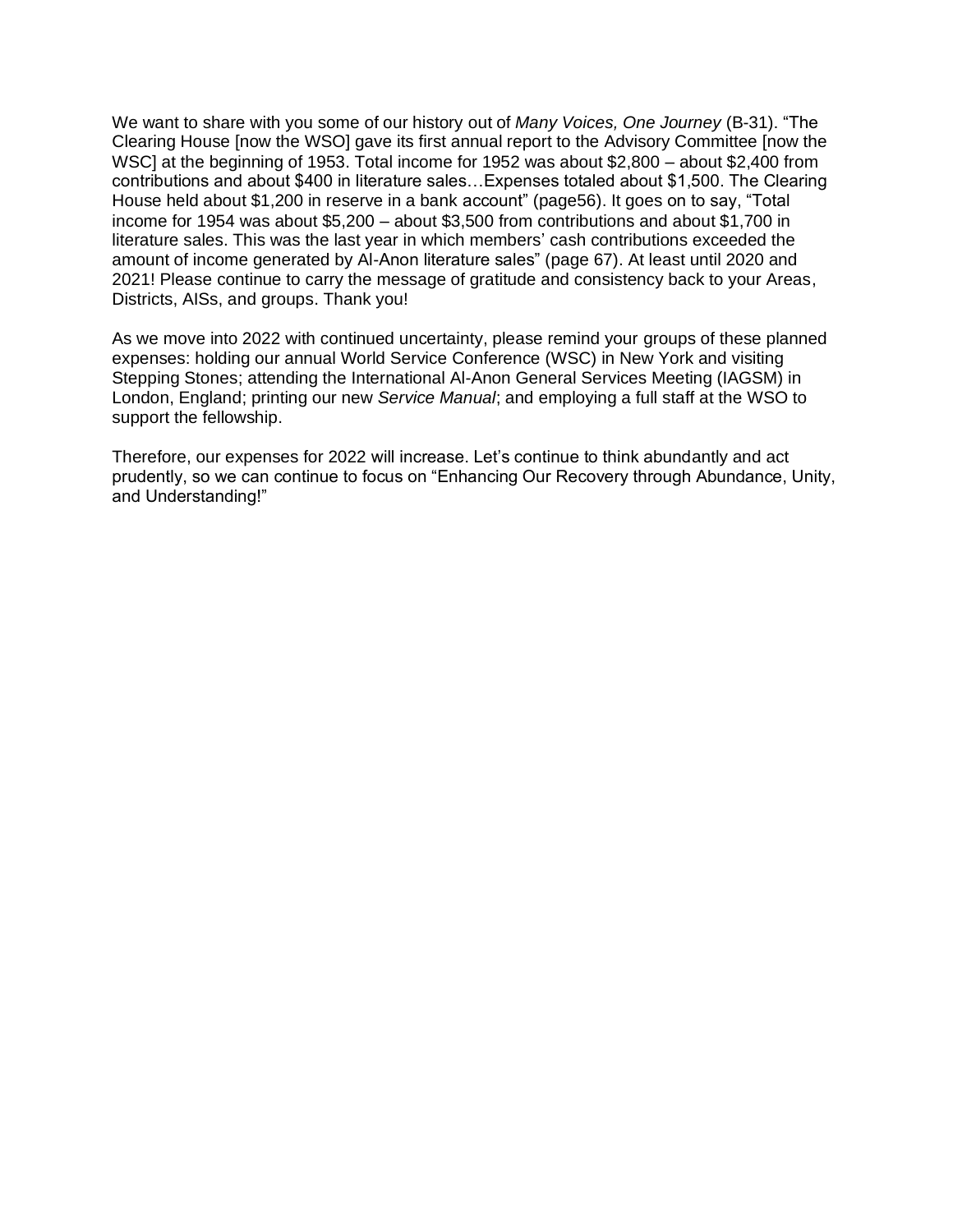#### **Policy Committee Update**

January 2022 Marianne B., Chairperson Don B., Co-Chairperson

Policy statements are interpretations of our basic guides, the Twelve Traditions and Twelve Concepts of Service. They help clarify how a Tradition or Concept might apply to a new or confusing situation that arises in Al-Anon or Alateen. Changes and additions to the Policy Digest are made only as our circumstances and growth require, since anticipating and including every specific situation would be impossible.

The purpose of the update sent each quarter by the Policy Committee Chairperson is to report progress and provide information on the following:

- Topics that are generated by the fellowship and discussed by the Policy Committee regarding issues or concerns that need clarification or interpretation in light of the Twelve Traditions and Twelve Concepts of Service
- Progress of work being completed by Policy Committee work groups, task and thought forces
- Policy motions to be presented at the World Service Conference (WSC)
- Policy motions passed by the WSC

The Policy Committee met virtually on Tuesday, January 25, 2022, for four hours. The following topics were presented and discussed:

The Public Outreach Policy in Relation to Social Media Task Force members continued their discussion from October 2021 on the policy of creating and sharing blogs, profiles, and social media pages. They assisted the Policy Committee in discussing the different roles of the WSO, service arms, groups, and individuals when it comes to public outreach in social media. After lengthy discussion, the Policy Committee approved their recommendations to this section of the Policy Digest. They are excited to bring their work to the 2022 WSC for review and discussion!

The Announcing Events Policy Task Force brought forward a discussion around whether additional revisions are required to either the "Announcing Events" or the "Workshops" portions of the Policy Digest to reflect the intention to support groups announcing group events, such as anniversaries, speaker meetings, etc. The thoughtful and detailed conversation raised some additional considerations, so we look forward to further discussion at the April Policy Committee meeting.

The Local Services Policy Task Force's new charge was to conduct a broader review of "Local Services," rather than just the "Autonomy of Groups" portion of the Policy Digest. The discussion the Task Force brought forward helped clarify paragraphs that may require rewriting to better reflect policy, as well as continuity to paragraphs that might be better suited to a different location within the Policy Digest. We look forward to further discussion at the April Policy Committee meeting.

Thank you to all the members of these task and thought forces, and Staff who worked so tirelessly to bring this work to the Policy Committee.